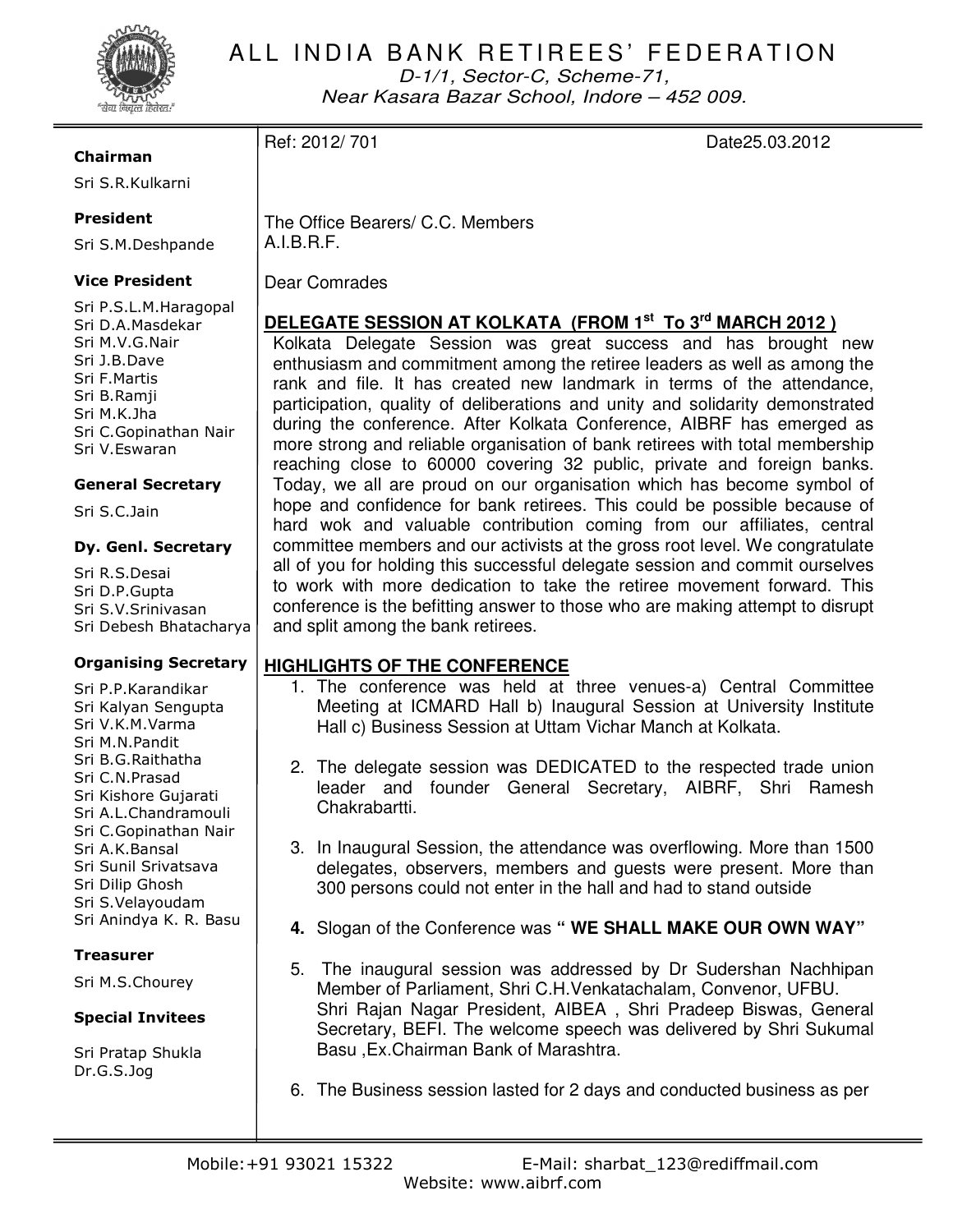

D-1/1, Sector-C, Scheme-71, Near Kasara Bazar School, Indore – 452 009.

#### Chairman

Sri S.R.Kulkarni

#### President

Sri S.M.Deshpande

#### Vice President

Sri P.S.L.M.Haragopal Sri D.A.Masdekar Sri M.V.G.Nair Sri J.B.Dave Sri F.Martis Sri B.Ramji Sri M.K.Jha Sri C.Gopinathan Nair Sri V.Eswaran

#### General Secretary

Sri S.C.Jain

#### Dy. Genl. Secretary

Sri R.S.Desai Sri D.P.Gupta Sri S.V.Srinivasan Sri Debesh Bhatacharya

#### Organising Secretary

Sri P.P.Karandikar Sri Kalyan Sengupta Sri V.K.M.Varma Sri M.N.Pandit Sri B.G.Raithatha Sri C.N.Prasad Sri Kishore Gujarati Sri A.L.Chandramouli Sri C.Gopinathan Nair Sri A.K.Bansal Sri Sunil Srivatsava Sri Dilip Ghosh Sri S.Velayoudam Sri Anindya K. R. Basu

#### Treasurer

Sri M.S.Chourey

#### Special Invitees

Sri Pratap Shukla Dr.G.S.Jog

the agenda items including adoption of General Secretary Report, Audited accounts, Constitutional Amendments ,24 Resolutions, Election of new team of office bearers unanimously. 42 delegates/observers spoke on the general secretary report supporting it and coming out with valuable suggestions.

7. About 550 delegates and observers representing 32 banks attended the conference

8. The Conference was hosted by Bengal Provincial Retied Bank Employees' Association who made excellent arrangements for stay at dozen locations, catering for 3 days and transportation facility. Team of 40/50 volunteers / activists were busy round the clock to make stay comfortable and memorable. Our SINCERE THANKS TO THE HOST UNIT.

9. It provided excellent opportunity for socialisation and interaction to the delegates and observers which normally come once in three years.

**Note**: Proceedings of the conference along with the photographs are already displayed on our website (www.aibrf.com). We request you to down load it from the site and circulate extensively among the members to create the awareness among the rank and file. It becomes duty of the affiliates to highlight achievements of the conference in their communication and meetings to spread the message.

## **ELECTION OF OFFICE BEARERS**

The General Council unanimously elected new team of office bearers for the period of 3 years as per the amended provisions of the Article 11.4 (a) of the Constitution. List of the Office Bearers along with their names addresses and contact number is enclosed herewith for your reference and record.

#### **NOMINATION OF CENTRAL COMMITTEE MEMBERS**

As per the amended Article No.11.4 (b) of the Constitution, the affiliates have submitted nominations for central committee members as per their entitlements. We enclose list of c.c. members with their names addresses and contact no. for information and record. Some of the affiliates have still not submitted nominations. They are requested to send it urgently to enable us to constitute central committee in complete form.

Further, the Office Bearers/C.C. members are requested to send coloured photo to Dr.G.S.Jog, Pune directly for placing the same on the web-site. Address of Dr Jog is Flat No.1, Gaurishankar Apartment, Sus Road, Pashan, PUNE-411 021411021. Mobile No. 09730014665.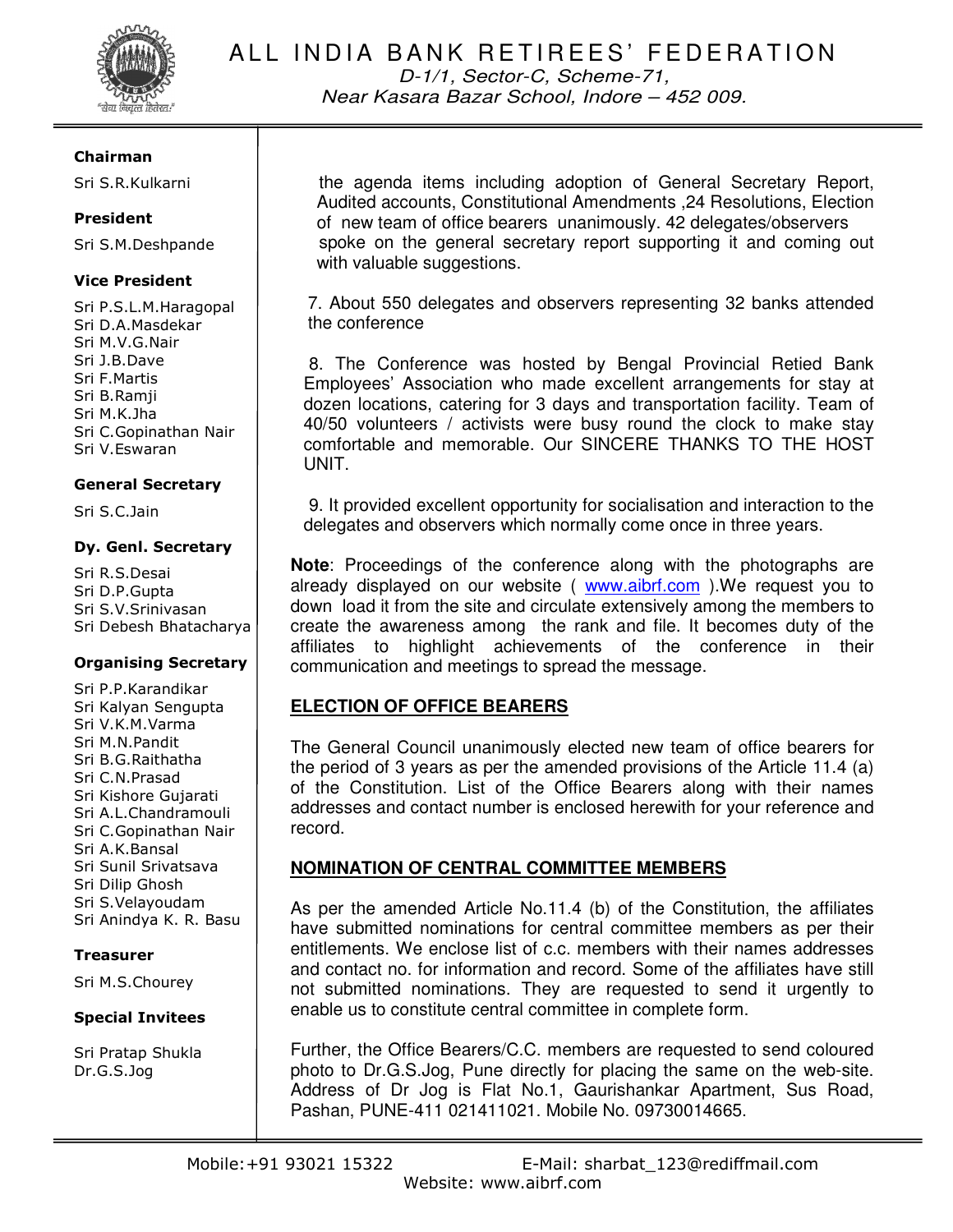

D-1/1, Sector-C, Scheme-71, Near Kasara Bazar School, Indore – 452 009.

#### Chairman

Sri S.R.Kulkarni

#### President

Sri S.M.Deshpande

#### Vice President

Sri P.S.L.M.Haragopal Sri D.A.Masdekar Sri M.V.G.Nair Sri J.B.Dave Sri F.Martis Sri B.Ramji Sri M.K.Jha Sri C.Gopinathan Nair Sri V.Eswaran

#### General Secretary

Sri S.C.Jain

#### Dy. Genl. Secretary

Sri R.S.Desai Sri D.P.Gupta Sri S.V.Srinivasan Sri Debesh Bhatacharya

#### Organising Secretary

Sri P.P.Karandikar Sri Kalyan Sengupta Sri V.K.M.Varma Sri M.N.Pandit Sri B.G.Raithatha Sri C.N.Prasad Sri Kishore Gujarati Sri A.L.Chandramouli Sri C.Gopinathan Nair Sri A.K.Bansal Sri Sunil Srivatsava Sri Dilip Ghosh Sri S.Velayoudam Sri Anindya K. R. Basu

#### Treasurer

Sri M.S.Chourey

#### Special Invitees

Sri Pratap Shukla Dr.G.S.Jog

## **24 RESOULATIONS PASSED BY THE DELGATE SESSION**

The General Council after the detailed deliberations has passed 24 resolutions on the pending demands of the retirees and other issues concerning to them. Text of the resolutions is available on AIBRF web site. All the affiliates are requested to down load them and discuss/ circulate among the members as and when meetings are held. Comprehensive propaganda of these resolutions must be made to create awareness among the members so whenever we give call for action programme they know the importance and consequences of the issues and participate in them wholeheartedly. We expect all office bearers and committee members to give required importance to the matter. We are arranging to forward these resolutions to the to the concerned authorities to draw their attention on pending matters of the retirees.

#### **STAFF WELFARE FUND**

Government of India by its communication No. F.No. 14/7/ 92- IR (vol. II) dated 24.02.12 has issued guidelines to raise upper limit for allocation of welfare funds in PSU banks as under:

a) SBI Rs. 100 croes b) Big Size Banks Rs. 25 crores c) Medium Size Banks Rs. 20 crores d) Small Size Banks Rs. 15 crores.

The Government is yet to take decision on our demand to create separate welfare fund with 2 percent of net profit for the retirees. We are following up the matter at the government/ IBA level for early resolution.

In the meantime, all affiliates are requested to write their bank management to allot minimum 25 percent of the increased fund for the welfare of retirees, in particular for better medical facilities. This issue should also be taken up through grievance cell mechanism in coordination with the in service unions/ employee directors.

In this regard we may advise you that AIBEA has written to government of India vide letter No.AIBEA/GS/2012/34 dated 16.03.2012 to prescribe uniform percentage to be apportioned for utilisation towards welfare schemes of the retirees. The government communication in this regard is available on our web site.

## **AIBOC DECISION TO FORM RETIREE ORGANISATION**

All India Bank Officers' Confederation in the foundation conference held at Nagpur on  $17<sup>th</sup>$  March, 2012 has decided to form new organisation named as " All India Banks' Pensioners' And Retirees' Confederation". As advised earlier, this development will have direct bearing on the functioning of the existing retiree organisations and retiree movement in the banking industry. We have all respect for AIBOC and its leader's .AIBOC is the important constituent of UFBU whose support is very crucial for AIBRF in particular and retirees in general. Many of the functionaries of AIBRF had been the activists/office bearers of AIBOC during their service period.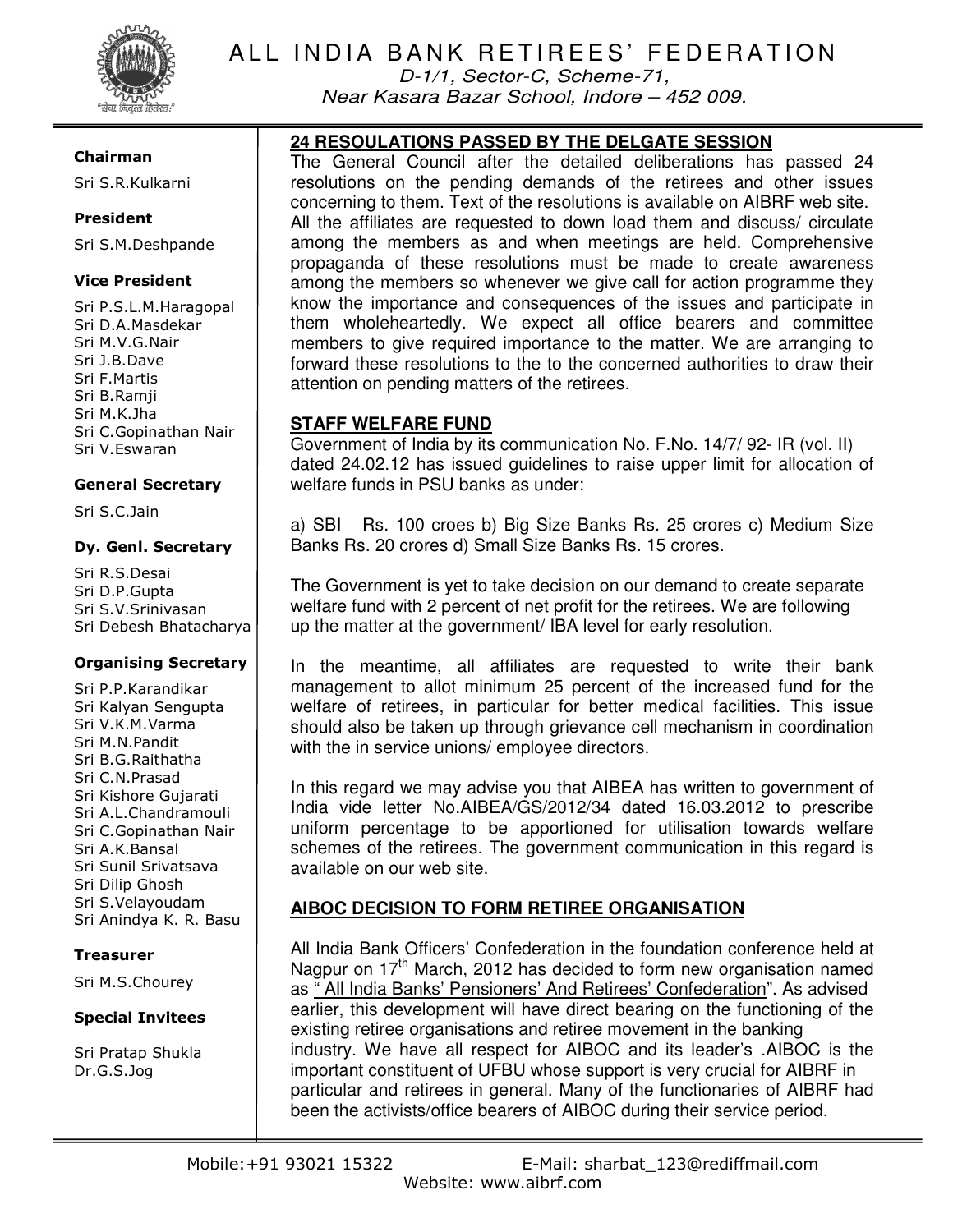

D-1/1, Sector-C, Scheme-71,

Near Kasara Bazar School, Indore – 452 009.

#### Chairman

Sri S.R.Kulkarni

#### President

Sri S.M.Deshpande

#### Vice President

Sri P.S.L.M.Haragopal Sri D.A.Masdekar Sri M.V.G.Nair Sri J.B.Dave Sri F.Martis Sri B.Ramji Sri M.K.Jha Sri C.Gopinathan Nair Sri V.Eswaran

#### General Secretary

Sri S.C.Jain

#### Dy. Genl. Secretary

Sri R.S.Desai Sri D.P.Gupta Sri S.V.Srinivasan Sri Debesh Bhatacharya

#### Organising Secretary

Sri P.P.Karandikar Sri Kalyan Sengupta Sri V.K.M.Varma Sri M.N.Pandit Sri B.G.Raithatha Sri C.N.Prasad Sri Kishore Gujarati Sri A.L.Chandramouli Sri C.Gopinathan Nair Sri A.K.Bansal Sri Sunil Srivatsava Sri Dilip Ghosh Sri S.Velayoudam Sri Anindya K. R. Basu

#### Treasurer

Sri M.S.Chourey

#### Special Invitees

Sri Pratap Shukla Dr.G.S.Jog

We find from the constitution adopted by this new body that it wants to function as apex body of the bank retirees and will take action to bring existing retiree organisations functioning in the banking industry under their fold. As all we know that many large and creditable retiree organisations having all India base like Federation of SBI Welfare Associations, AIBRF (Our Organisation) and RBONC with combined membership of almost 2 lakhs representing more than 70 percent of retirees in the banking industry, are in existence for more than one and half decades and functioning in very disciplined and organised manner and have many achievements to their credit. They have worked as pressure groups and their contribution in bringing one more pension option for past retirees, ex-gratia for pre 1986 retirees, 5 year notional benefit to VRS optees can not be denied. However we are disappointed to note that AIBOC has never thought it proper to consult and take these organisations into confidence before forming the new body and thereby ignoring the existence of these giants. We are at a loss to understand the logic of forming another confederation and are afraid that it will result into creating split and confusion among the bank retirees and harm retirees' interest in the coming days. After this conference, moves have already been initiated in certain banks to split the existing organisations. We therefore oppose such moves. We request all our affiliates to be vigilant in this regard and educate the members. Right answer to such move will be to strengthen our setup. We shall continue to send latest developments in this regard from time to time .But there is no cause to be panic. AIBRF is very strong organisation and shall march ahead on the basis of its programmes and principles.

## **NEW UFBU CONVENOR**

We are pleased to inform you that at its Mangalore meeting held on  $21<sup>st</sup>$ March, 2012 UFBU has elected Shri G.D.Nadaf ,General Secretary. AIBOC as new convenor of UFBU in place of Shri C.H.Venkatachalam. We wish him all the best and hope that UFBU shall march ahead and take care of retirees' interest under his leadership. We are in touch with him and look forward to meet him to discuss retiree matters.

## **AGITATIONAL PROGRAMME OF UFBU**

UFBU has decided to launch agitational programme on various issues of employees and retirees **including demand of improvements in pension**  scheme on the lines of  $6<sup>th</sup>$  pay commission. We support the call and ask our affiliates to wholeheartedly participate in the programmes as when launched.

## **OTHER MATTERS**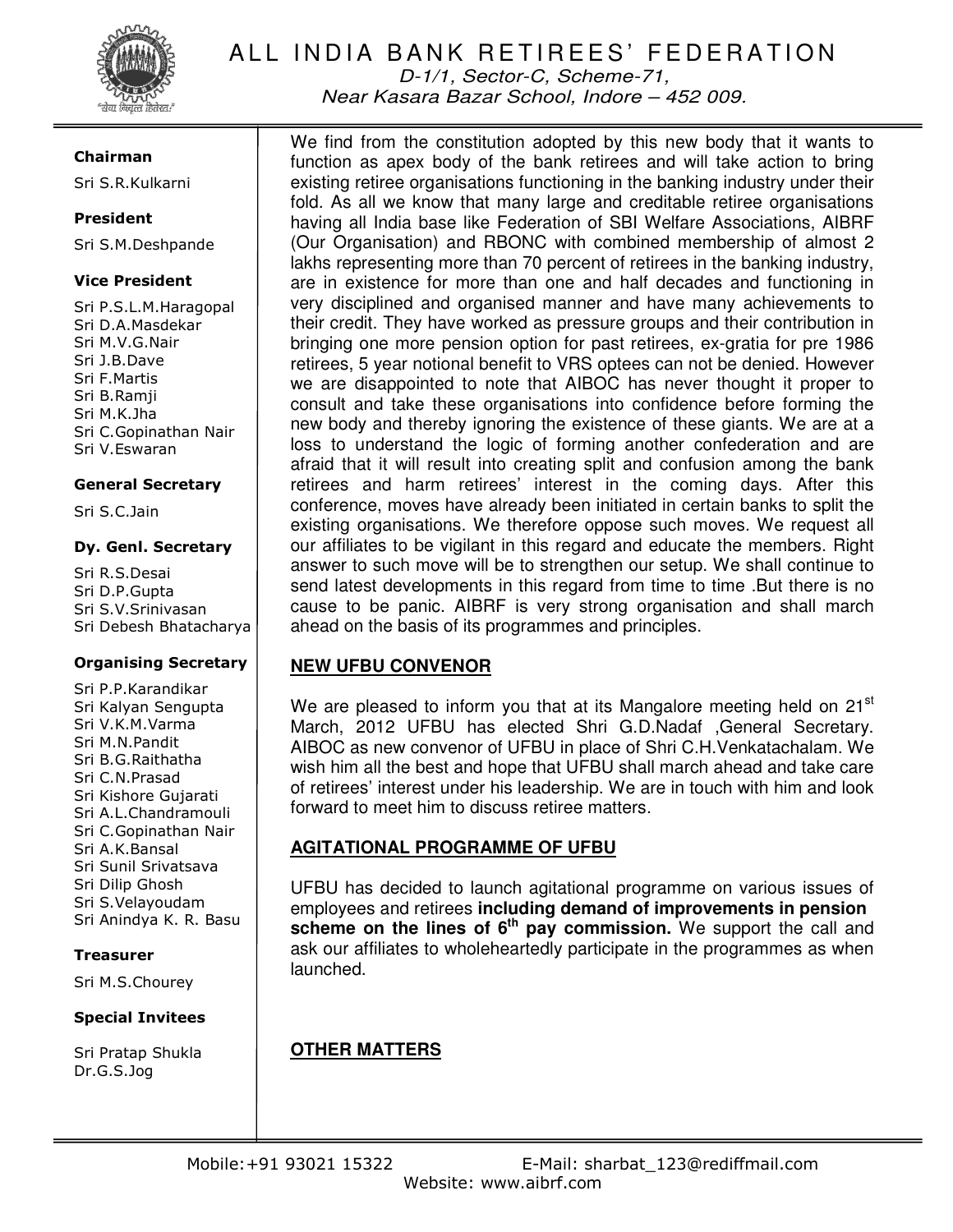

D-1/1, Sector-C, Scheme-71, Near Kasara Bazar School, Indore – 452 009.

#### Chairman

Sri S.R.Kulkarni

President

Sri S.M.Deshpande

### Vice President

Sri P.S.L.M.Haragopal Sri D.A.Masdekar Sri M.V.G.Nair Sri J.B.Dave Sri F.Martis Sri B.Ramji Sri M.K.Jha Sri C.Gopinathan Nair Sri V.Eswaran

#### General Secretary

Sri S.C.Jain

#### Dy. Genl. Secretary

Sri R.S.Desai Sri D.P.Gupta Sri S.V.Srinivasan Sri Debesh Bhatacharya

## Organising Secretary

Sri P.P.Karandikar Sri Kalyan Sengupta Sri V.K.M.Varma Sri M.N.Pandit Sri B.G.Raithatha Sri C.N.Prasad Sri Kishore Gujarati Sri A.L.Chandramouli Sri C.Gopinathan Nair Sri A.K.Bansal Sri Sunil Srivatsava Sri Dilip Ghosh Sri S.Velayoudam Sri Anindya K. R. Basu

## Treasurer

Sri M.S.Chourey

## Special Invitees

Sri Pratap Shukla Dr.G.S.Jog

At Kolkata Conference, the following issues were deliberated and discussed on which we have to take the necessary actions to strengthen and streamline the organisation

- a) To review functioning and set up of state bodies and formation of district level committees
- b) To form committee to examine pension issues related to associate banks, private banks ,merged bank and foreign bank retirees
- c) To ensure implementation of Supreme Court decision in respect of 5 year notional benefit to VRS optees in Allahabad bank, Vijay bank and associate banks.
- d) To draw and launch various agitational programme at different levels
- e) Constant review of pending legal cases affecting retirees at large
- f) To develop coordination among retiree organisation and strengthen UFBRO concept

 We shall discuss these issues in the forthcoming meeting of office bearers and shall take appropriate action soon.

## **STATE FEDERATIONS/ STATE COMMITTEES OF AIBRF**

We want to establish state committees in the states where AIBRF at present does not have state federations in order to strengthen the organisation and to have better coordination among our affiliates operating in the area.

At present we have state federations in the states of Andhra Pradesh, Kerala Maharshtra, Gujarat, Tamilnadu, Uttar Pradesh and West Bengal. They are functioning as per the provisions of Article 6.1 (ii) of the constitution. We want that they should continue to function in the present form till the entire issue is examined by the committee to be constituted in the next office-bearer/ c.c. meeting.

However, We have provision to setup state committee in term of Article 11.6 of the Constitution which will work as extended arm of the Central Office and will consist of those office bearers and members of central committee and those delegates of the General Council who normally reside within the jurisdiction of the state committee. It will automatically involve all affiliates who have presence in the state to be part of the state committee through office bearers / /c.c.members / delegates.

We want to establish the state committees in the following states and allocate the responsibility to Deputy General Secretary as under

1. Karntaka State :- Shri S.V.Srinivasan